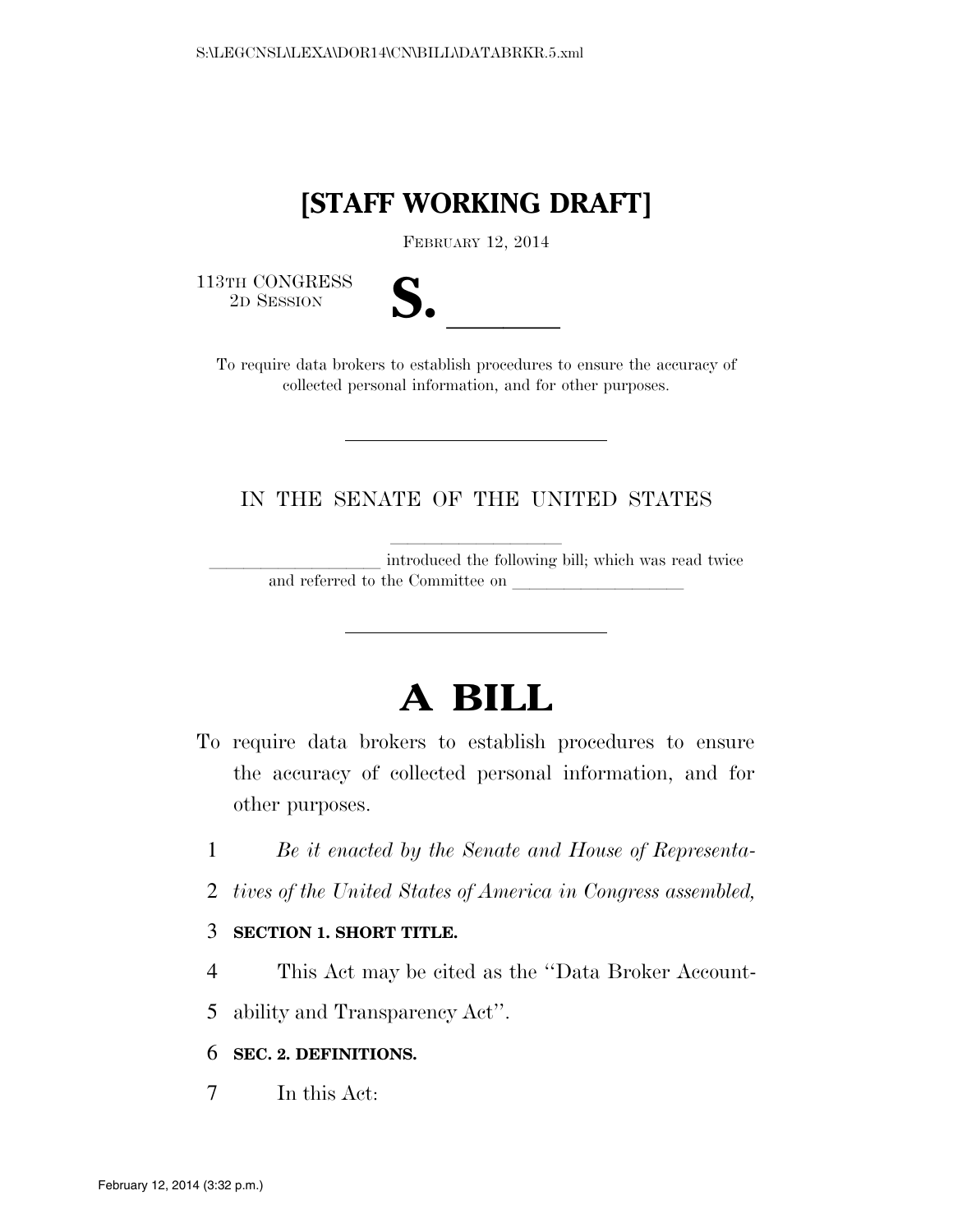$\mathfrak{D}$ 

 (1) COMMISSION.—The term ''Commission'' means the Federal Trade Commission.

 (2) DATA BROKER.—The term ''data broker'' means a commercial entity that collects, assembles, or maintains personal information concerning an in- dividual who is not a customer or an employee of that entity in order to sell the information or provide third party access to the information.

 (3) NON-PUBLIC INFORMATION.—The term ''non-public information'' means information about an individual that is of a private nature, not avail- able to the general public, and not obtained from a public record.

 (4) PUBLIC RECORD INFORMATION.—The term ''public record information'' means information about an individual that has been obtained originally from records of a Federal, State, or local govern- ment entity that are available for public inspection. **SEC. 3. PROHIBITION ON OBTAINING OR SOLICITATION TO OBTAIN PERSONAL INFORMATION BY FALSE PRETENSES.** 

 (a) IN GENERAL.—It shall be unlawful for a data broker to obtain or attempt to obtain, or cause to be dis- closed or attempt to cause to be disclosed to any person, personal information or any other information relating to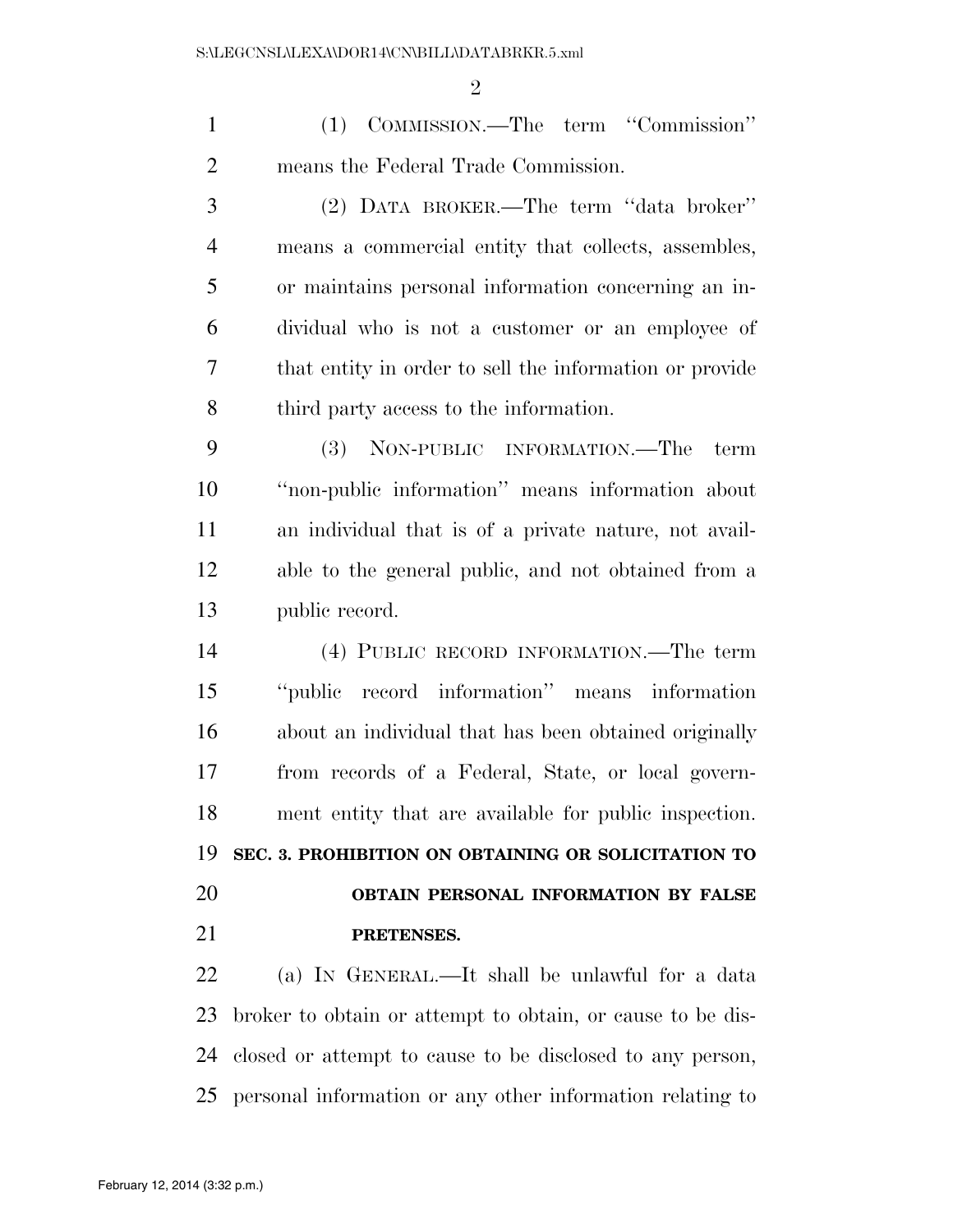any person by making a false, fictitious, or fraudulent statement or representation to any person, including by providing any document to any person, that the data broker knows or should know to be forged, counterfeit, lost, stolen, or fraudulently obtained, or contains a false, fictitious, or fraudulent statement or representation.

 (b) SOLICITATION.—It shall be unlawful for a data broker to request a person to obtain personal information, or any other information, relating to any other person if the data broker knows or should know that the person to whom the request is made will obtain or attempt to obtain that information in the manner described in subsection (a).

#### **SEC. 4. PERSONAL INFORMATION.**

 (a) ACCURACY.—A data broker shall establish rea- sonable procedures to ensure the maximum possible accu- racy of the personal information it collects, assembles, or maintains, and any other information it collects, assem- bles, or maintains that specifically identifies an individual, unless the information only identifies an individual's name or address.

 (b) EXCEPTION; FRAUD DATABASES.—Notwith- standing subsection (a), a data broker may collect or maintain information that may be inaccurate with respect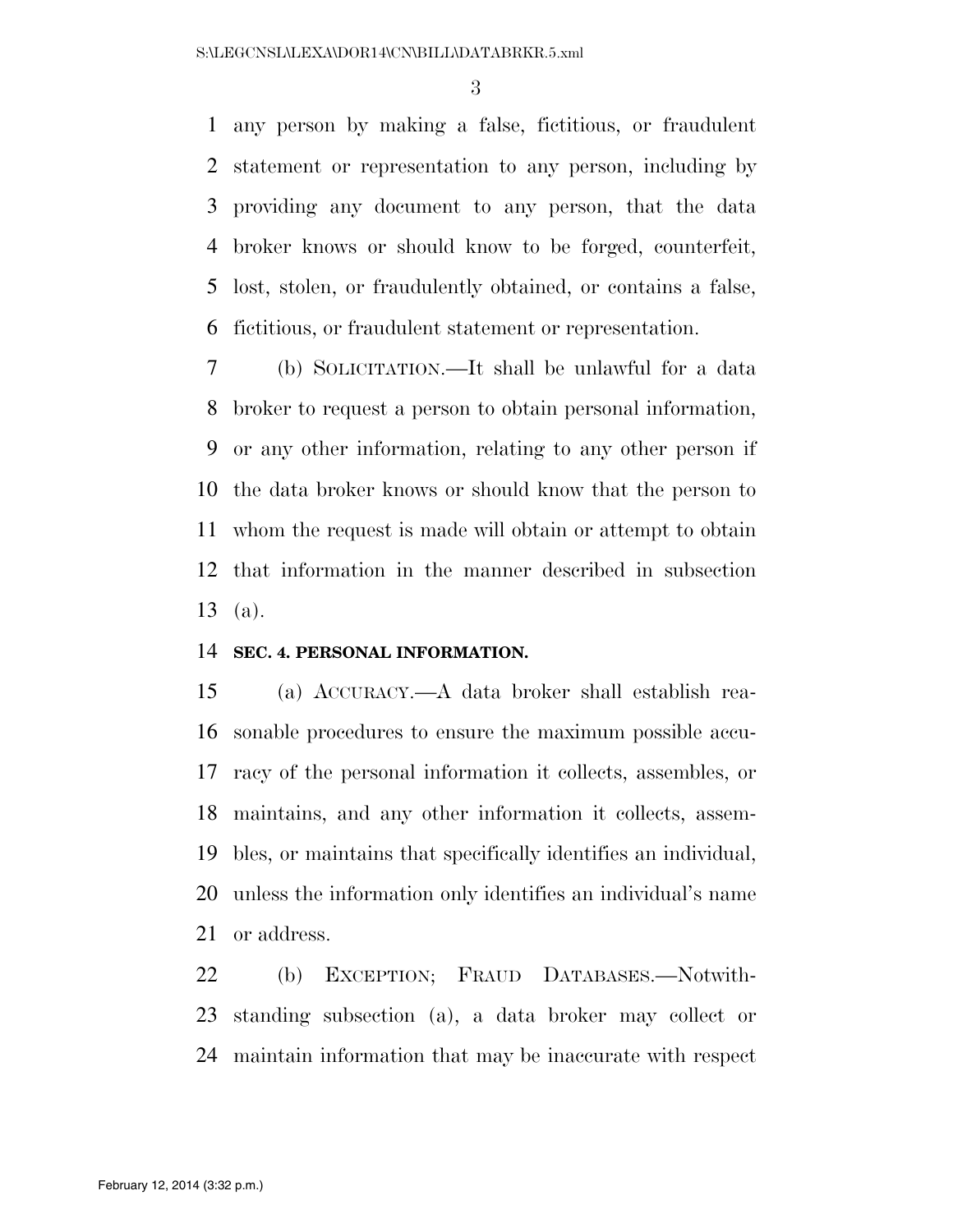to a particular individual if that information is being col- lected or maintained solely for the purpose of— (1) indicating whether there may be a discrep- ancy or irregularity in the personal information that is associated with an individual; (2) helping to identify, or to authenticate the identity of, an individual; or (3) helping to protect against or investigate fraud or other unlawful conduct. (c) CONSUMER ACCESS.—A data broker shall provide an individual a means to review any personal information or other information that specifically identifies that indi- vidual, that the data broker collects, assembles, or main- tains on that individual, unless an exception applies under section 5. (d) REVIEW REQUIREMENTS.—The means for review under subsection (c) shall be provided— (1) at an individual's request; (2) after verifying the identity of the individual; (3) at least 1 time per year; and 21 (4) at no cost to the individual. (e) NOTICE.—A data broker shall maintain an Inter- net Web site and place a clear and conspicuous notice on that Internet Web site instructing an individual—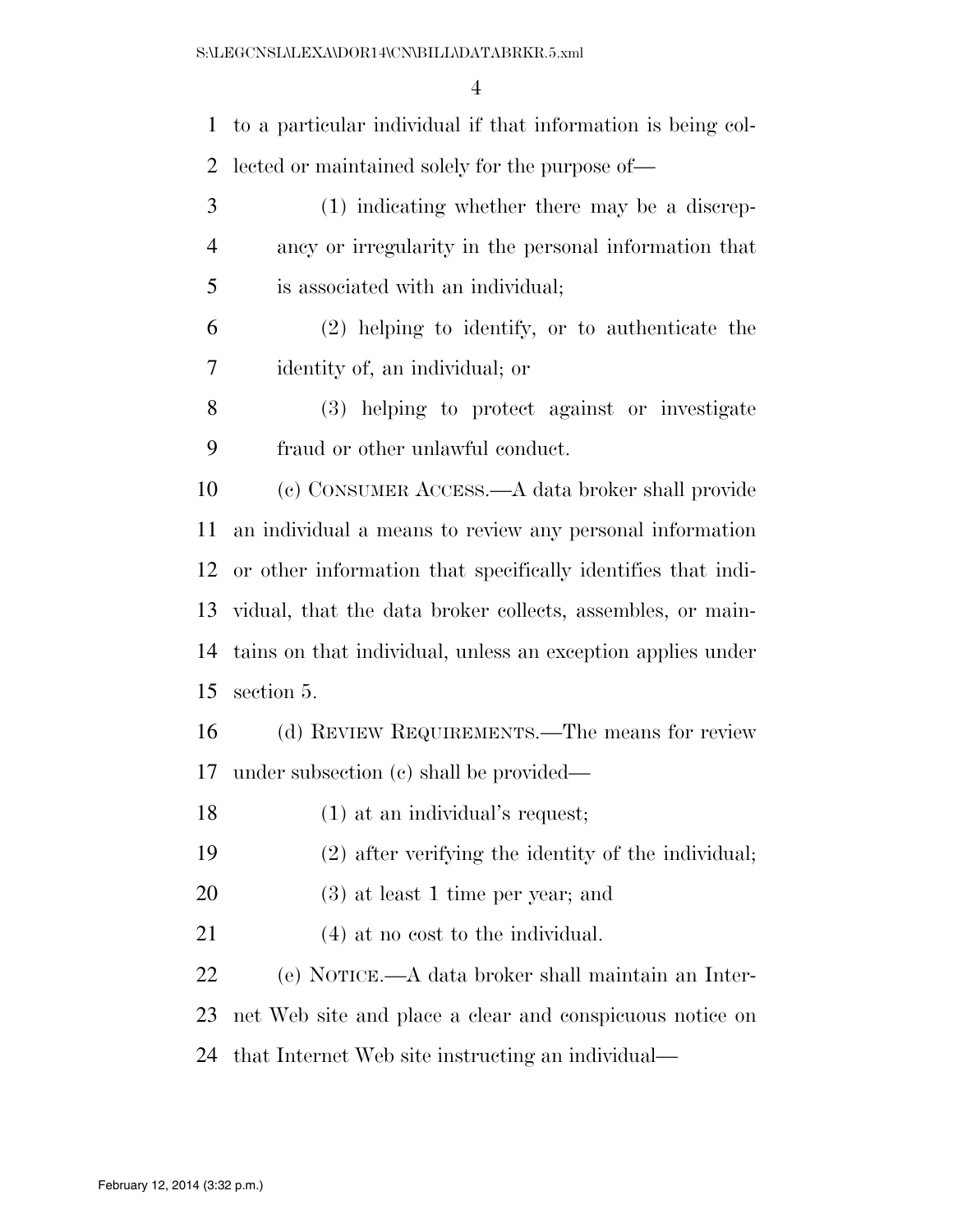(1) how to review the information described under subsection (c); and

 (2) how to express a preference with respect to the use of personal information for marketing pur-poses under subsection  $(g)$ .

 (f) DISPUTED INFORMATION.—An individual whose personal information is maintained by a data broker may dispute the accuracy of any information described under subsection (c) by requesting, in writing, that the data broker correct the information. A data broker, after verifying the identity of the individual making the request, and unless there are reasonable grounds to believe the re-quest is frivolous or irrelevant, shall—

 (1) with regard to public record information— (A) inform the individual of the source of the information and, if reasonably available, where to direct the individual's request for cor-rection; or

 (B) if the individual provides proof that the public record has been corrected or that the data broker was reporting the information in- correctly, correct the inaccuracy in the data broker's records; and

(2) with regard to non-public information—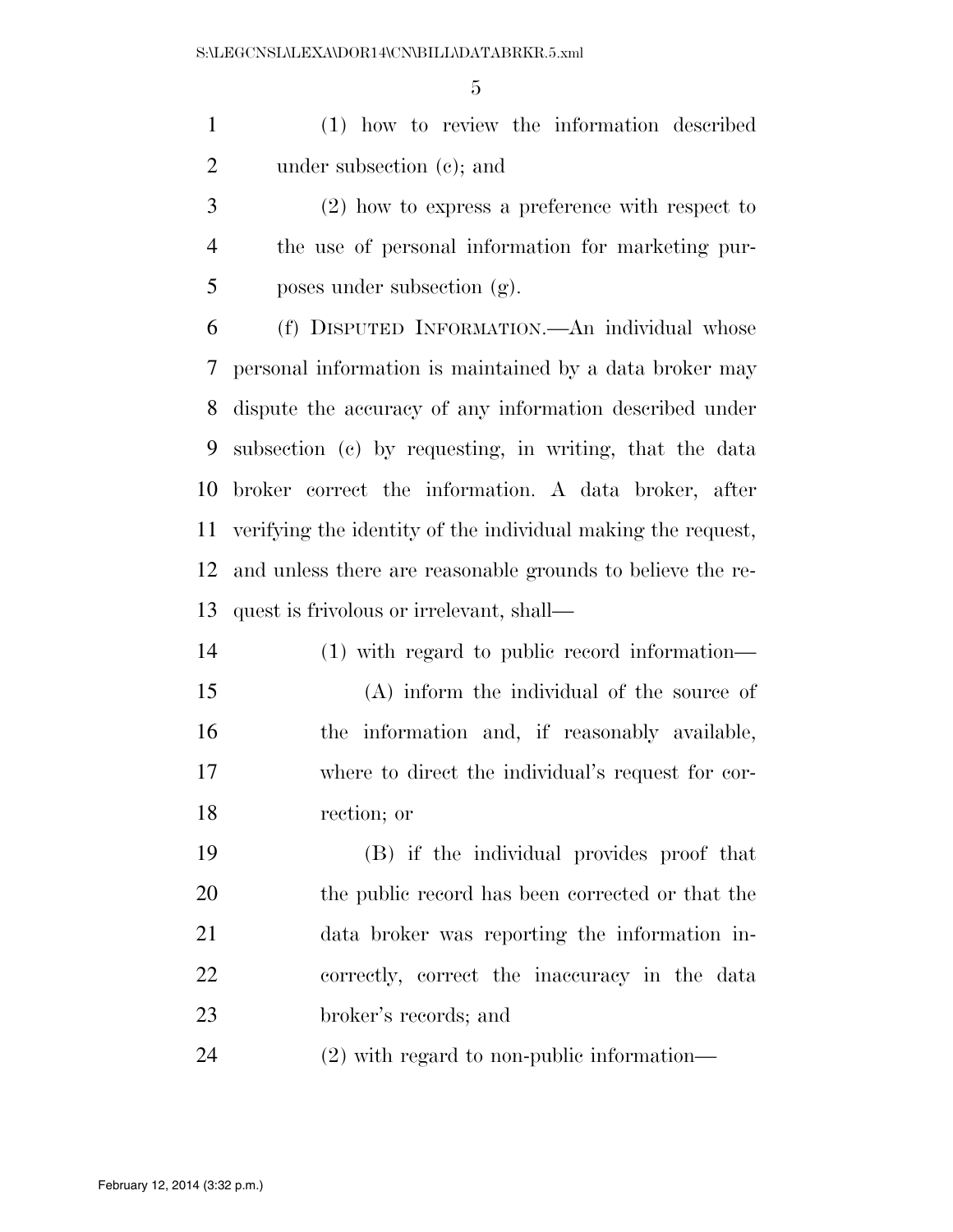| $\mathbf{1}$   | (A) note the information that is disputed,                   |
|----------------|--------------------------------------------------------------|
| $\overline{2}$ | including the individual's written request;                  |
| 3              | (B) if the information can be independ-                      |
| $\overline{4}$ | ently verified, use the reasonable procedures es-            |
| 5              | tablished under subsection (a) to independently              |
| 6              | verify the information; and                                  |
| 7              | (C) if the data broker was reporting the                     |
| 8              | information incorrectly, correct the inaccuracy              |
| 9              | in the data broker's records.                                |
| 10             | (g) CERTAIN MARKETING INFORMATION.—A data                    |
| 11             | broker that maintains any information described under        |
| 12             | subsection (a) and that uses, shares, or sells that informa- |
| 13             | tion for marketing purposes shall provide each individual    |
| 14             | whose information it maintains with a reasonable means       |
| 15             | of expressing a preference not to have that individual's     |
| 16             | information used for those purposes. If an individual ex-    |
| 17             | presses such a preference, the data broker may not use,      |
| 18             | share, or sell that individual's information for marketing   |
| 19             | purposes.                                                    |
| 20             | (h) PERSONS REGULATED BY THE FAIR CREDIT RE-                 |
| 21             | PORTING ACT.—A data broker shall be deemed in compli-        |
| 22             | ance with this section with respect to information that is   |
| 23             | subject to the Fair Credit Reporting Act (15 U.S.C. 1681)    |
| 24             | et seq.) if the data broker is in compliance with sections   |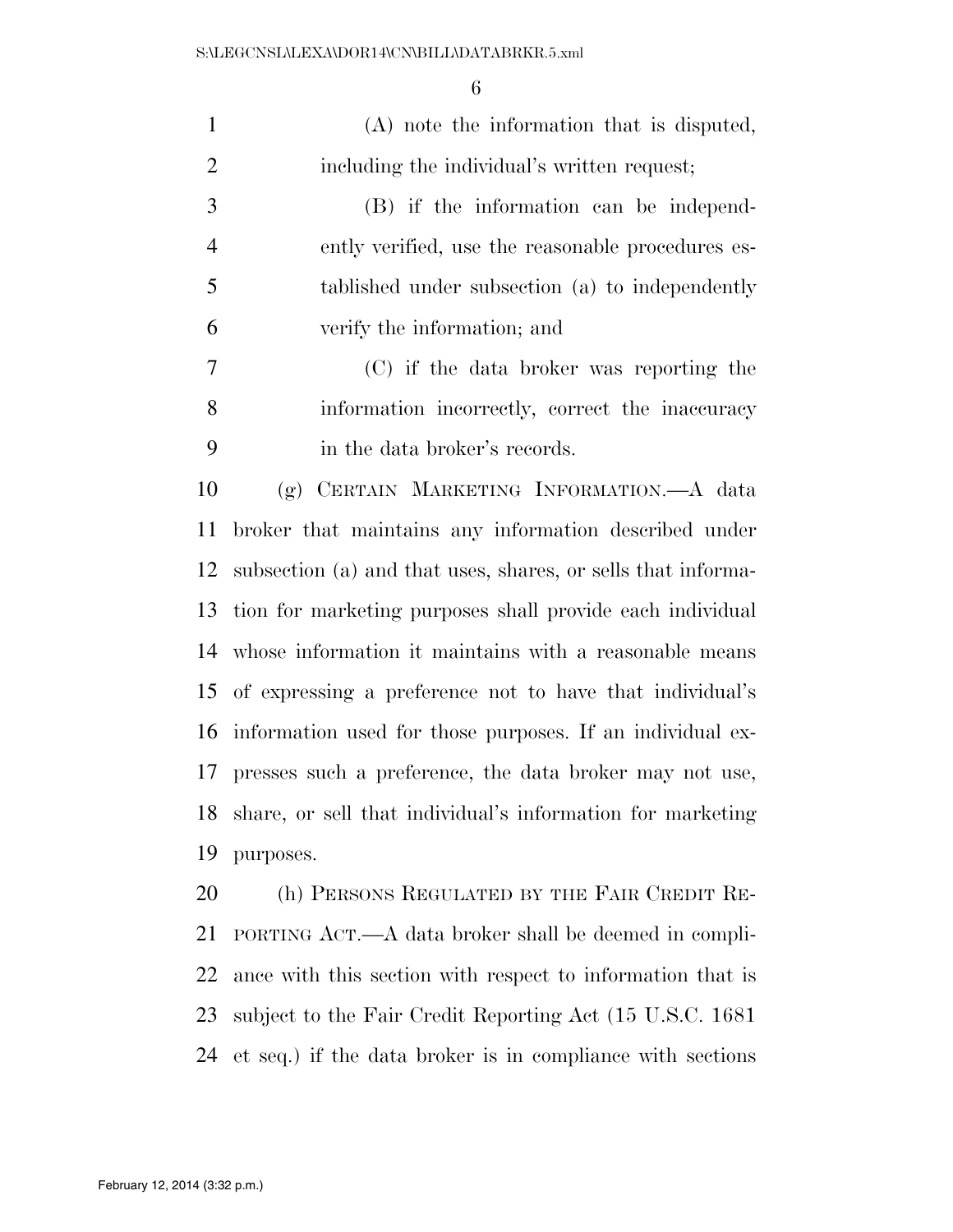609, 610, and 611 of that Act (15 U.S.C. 1681g, 1681h, 1681i).

#### **SEC. 5. REGULATIONS.**

 Not later than 1 year after the date of enactment of this Act, the Commission shall promulgate regulations under section 553 of title 5, United States Code, to imple- ment and enforce the requirements of this Act, includ-ing—

 (1) a requirement that a data broker establish measures that facilitate the auditing or retracing of any internal or external access to, or transmission of, any data containing personal information col- lected, assembled, or maintained by the data broker; (2) the establishment of a centralized Internet Web site for the benefit of consumers that lists the data brokers subject to section 4 and provides addi- tional information to consumers about their rights under this Act;

 (3) if the Commission considers a data broker outside the scope of the purposes of this Act, the ex- clusion of that data broker from the applicability of 22 this Act, such as, if the Commission considers it ap- propriate for exclusion, a data broker who processes information collected by or on behalf of and received from or on behalf of a nonaffiliated third party con-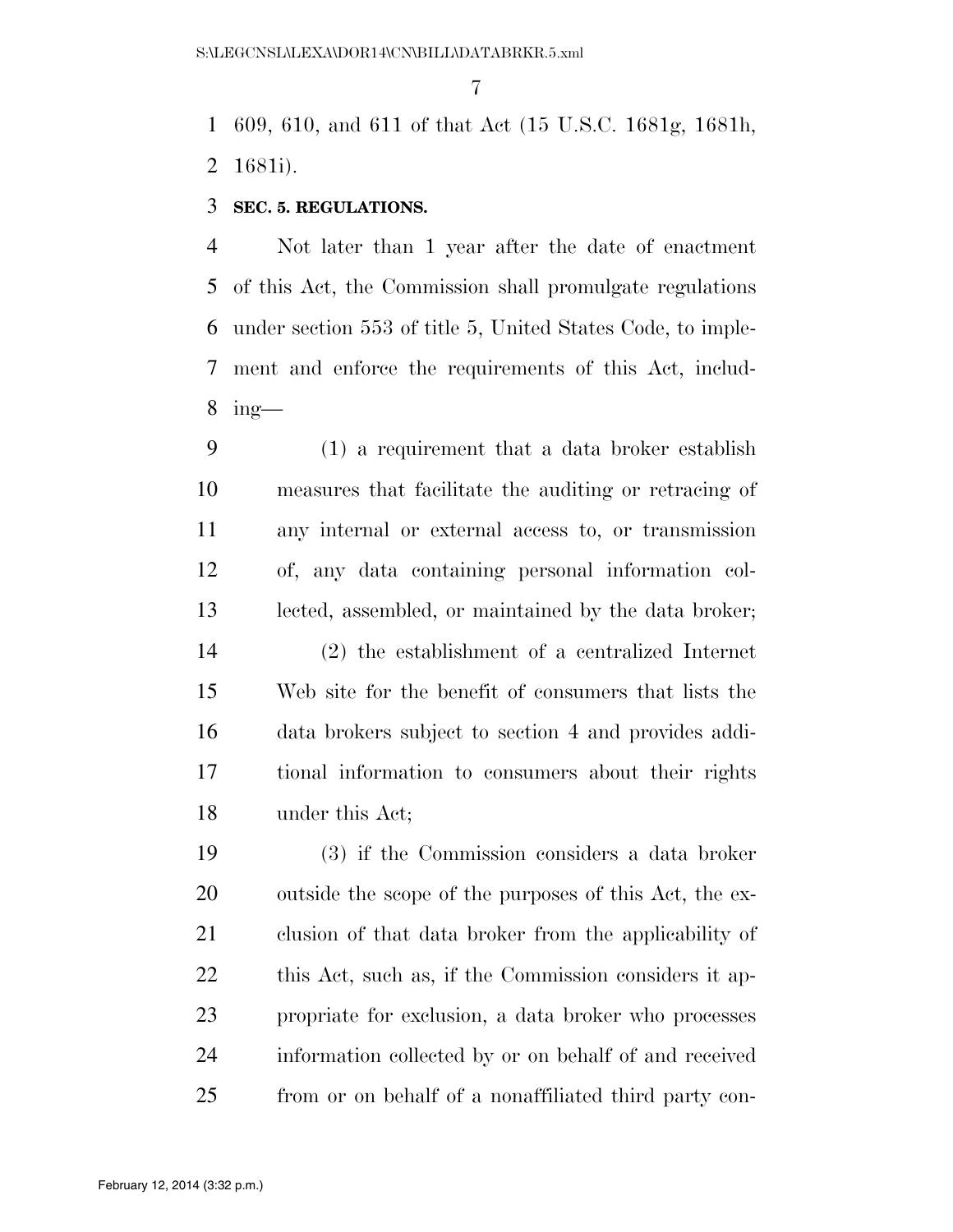cerning an individual who is a customer or an em- ployee of that third party to enable that third party, directly or through parties acting on its behalf, to provide benefits for its employees or directly trans-act business with its customers;

 (4) any exceptions, that the Commission con- siders necessary, to the auditing and retracing re- quirements under paragraph (1) to further or pro- tect law enforcement or national security activities; and

 (5) any exceptions, that the Commission con- siders necessary, to an individual's right to review the information described under section 4(c), such as for child protection, law enforcement, fraud pre-vention, or other legitimate government purposes.

#### **SEC. 6. ENFORCEMENT.**

 (a) IN GENERAL.—A violation of a regulation pre- scribed under this Act shall be treated as a violation of a rule defining an unfair or a deceptive act or practice 20 under section  $18(a)(1)(B)$  of the Federal Trade Commis-sion Act (15 U.S.C. 57a(a)(1)(B)).

 (b) POWERS OF COMMISSION.—The Commission shall enforce this Act in the same manner, by the same means, and with the same jurisdiction, powers, and duties as though all applicable terms and provisions of the Fed-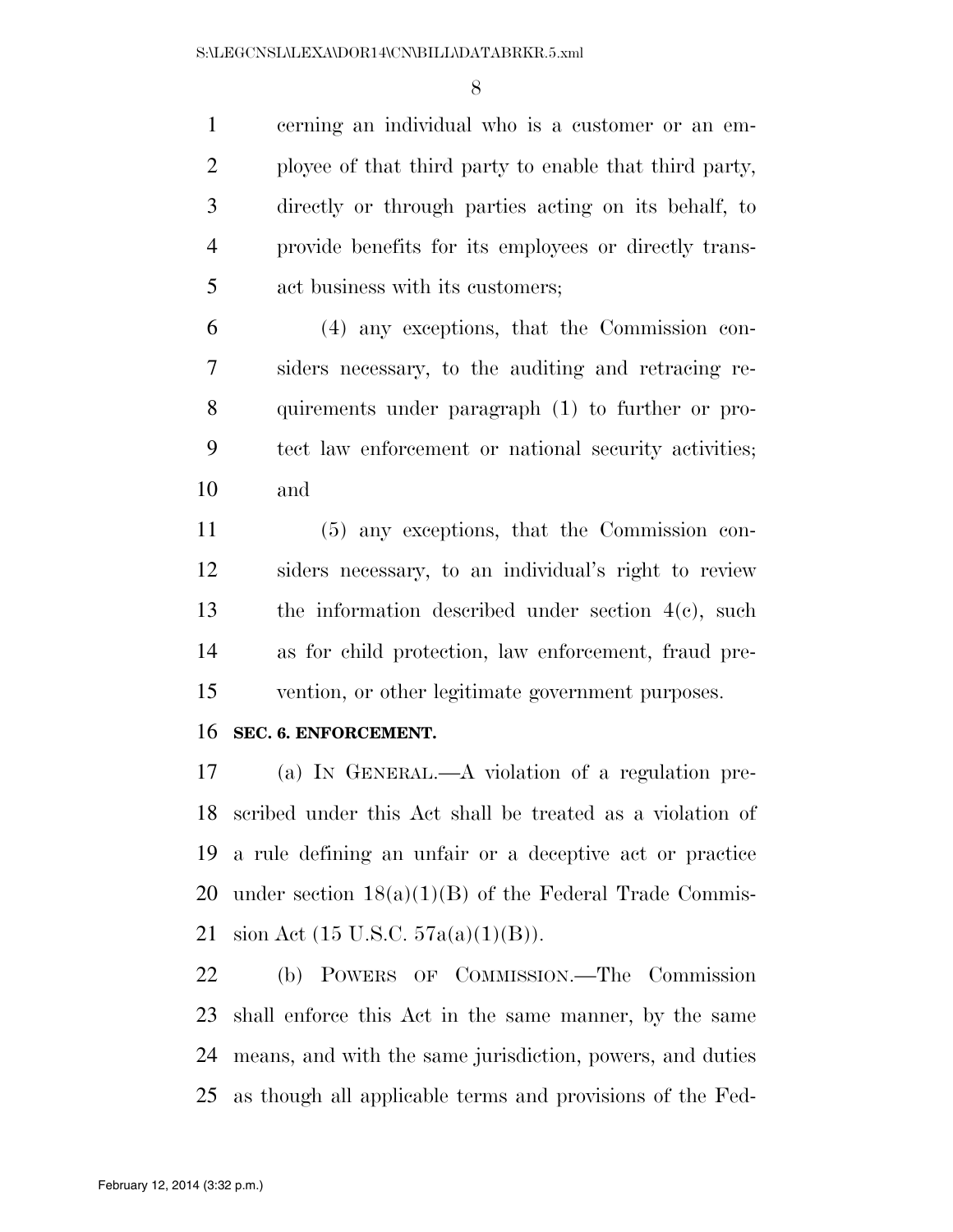eral Trade Commission Act (15 U.S.C. 41 et seq.) were incorporated into and made a part of this Act. Any data broker who violates a regulation prescribed under this Act shall be subject to the penalties and entitled to the privi- leges and immunities provided in the Federal Trade Com-mission Act (15 U.S.C. 41 et seq.).

 (c) ENFORCEMENT BY STATE ATTORNEYS GEN-ERAL.—

 (1) CIVIL ACTION.—Except as provided under 10 paragraph  $(3)(B)$ , in any case in which the attorney general of a State, or an official or agency of a State, has reason to believe that an interest of the residents of that State has been or is threatened or adversely affected by a data broker who violates a regulation prescribed under this Act, the attorney general, official, or agency of the State, as parens patriae, may bring a civil action on behalf of the residents of the State in a district court of the United States of appropriate jurisdiction—

- (A) to enjoin further violation of this Act 21 by the defendant;
- (B) to compel compliance with this Act;
- (C) to obtain damages, restitution, or other compensation on behalf of such residents, or to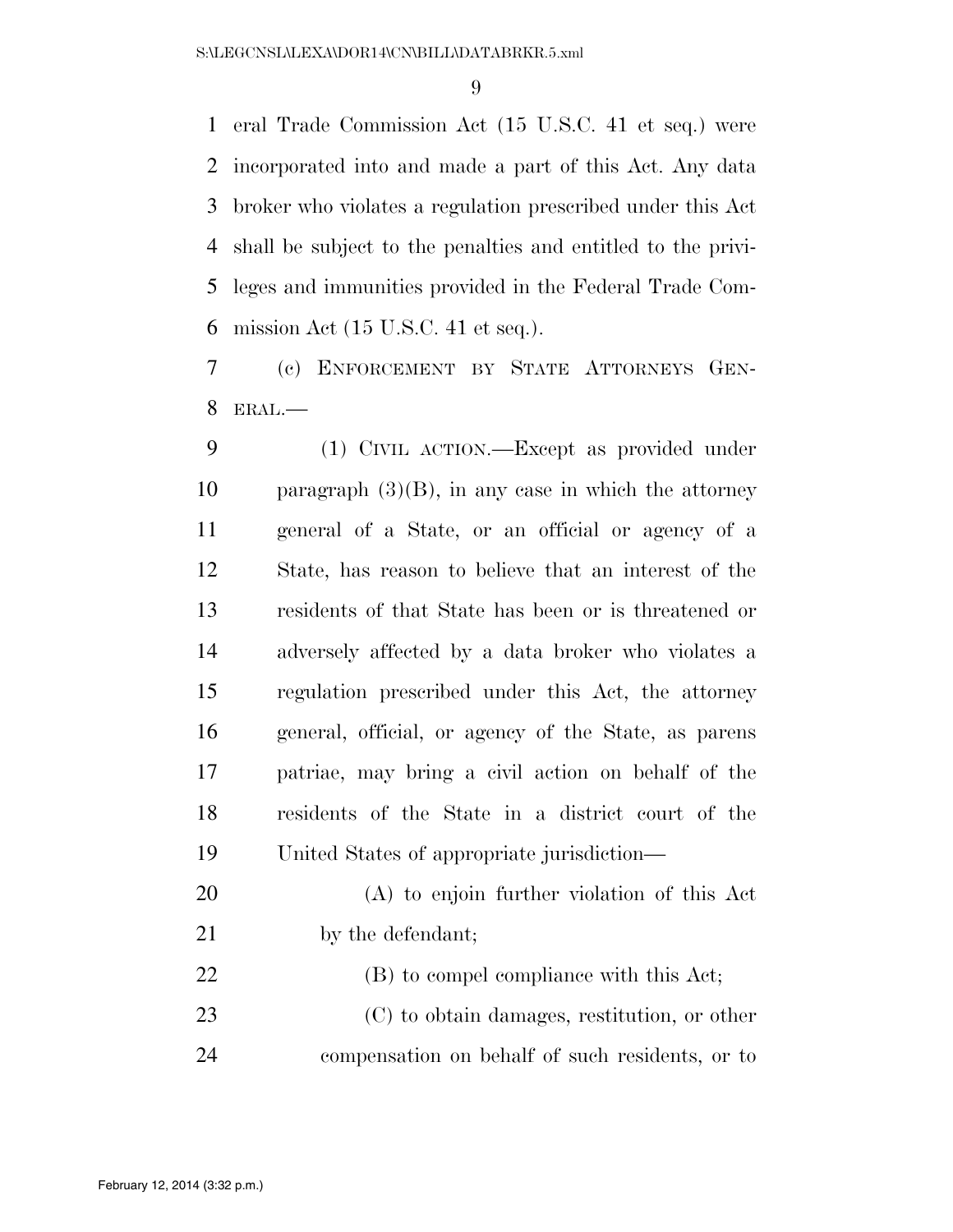| $\mathbf{1}$   | obtain such further and other relief as the court |
|----------------|---------------------------------------------------|
| $\overline{2}$ | may deem appropriate; or                          |
| 3              | (D) to obtain civil penalties in the amount       |
| $\overline{4}$ | determined under paragraph (2).                   |
| 5              | (2) CIVIL PENALTIES.-                             |
| 6              | (A) CALCULATION.—For purposes of im-              |
| 7              | posing a civil penalty under paragraph $(1)(D)$ , |
| 8              | the amount determined under this paragraph is     |
| 9              | the amount calculated by multiplying the num-     |
| 10             | ber of separate violations of a rule by an        |
| 11             | amount not greater than \$16,000.                 |
| 12             | (B) ADJUSTMENT FOR INFLATION.--Be-                |
| 13             | ginning on the date that the Consumer Price       |
| 14             | Index is first published by the Bureau of Labor   |
| 15             | Statistics that is after 1 year after the date of |
| 16             | enactment of this Act, and each year thereafter,  |
| 17             | the amount specified in subparagraph (A) shall    |
| 18             | be increased by the percentage increase in the    |
| 19             | Consumer Price Index published on that date       |
| 20             | from the Consumer Price Index published the       |
| 21             | previous year.                                    |
| 22             | (3) INTERVENTION BY THE COMMISSION.—              |
| 23             | (A) NOTICE.—A State shall provide prior           |
| 24             | written notice of any civil action under para-    |
| 25             | graph (1) to the Commission and provide the       |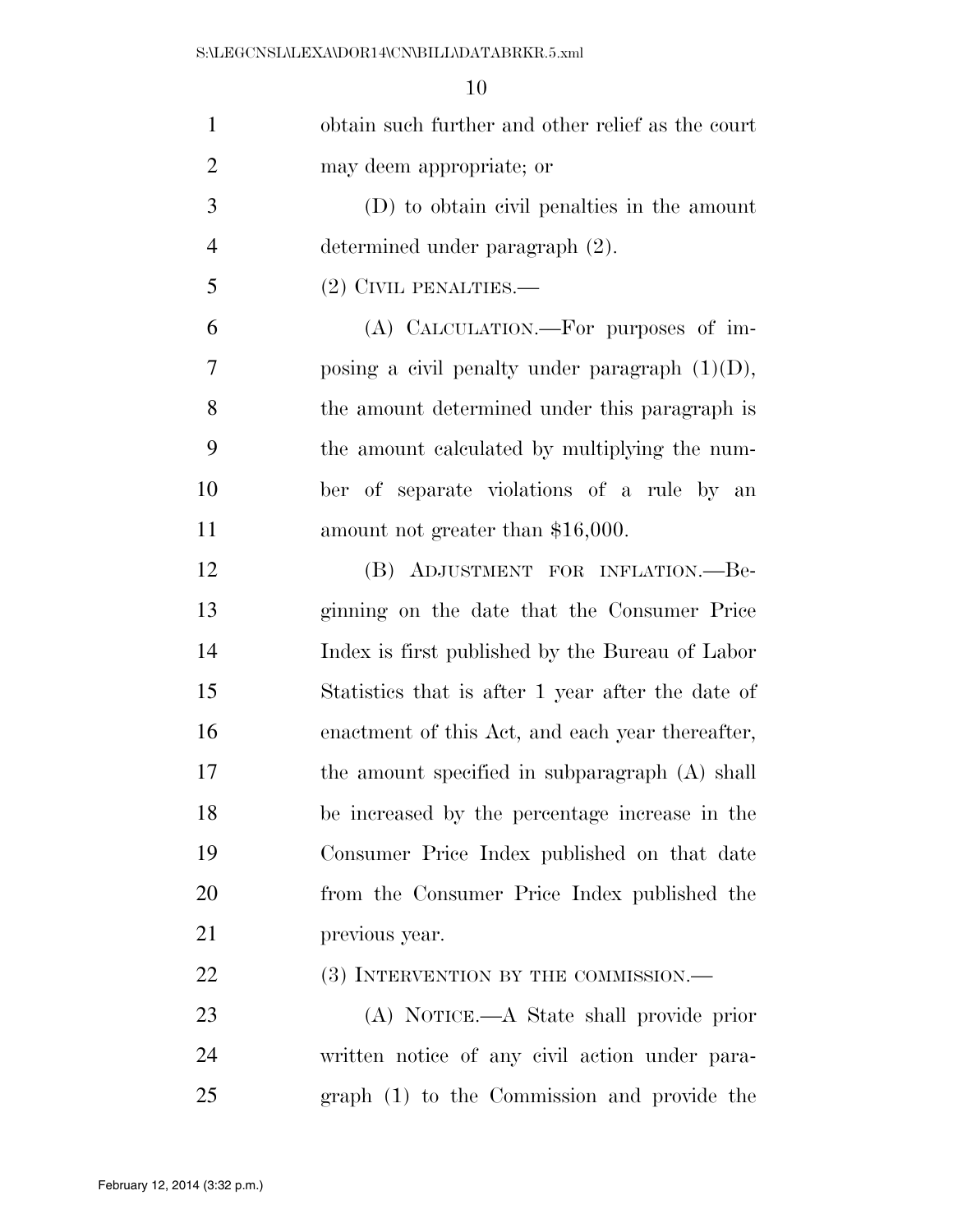| $\mathbf{1}$   | Commission with a copy of its complaint, except       |
|----------------|-------------------------------------------------------|
| $\overline{2}$ | in any case in which such prior notice is not         |
| 3              | feasible, in which case the State shall serve         |
| $\overline{4}$ | such notice immediately upon instituting such         |
| 5              | action.                                               |
| 6              | INTERVENTION BY<br>(B)<br>COMMIS-<br>THE              |
| $\overline{7}$ | ston.—The Commission shall have the right—            |
| 8              | (i) to intervene in the civil action                  |
| 9              | under paragraph $(1)$ ;                               |
| 10             | (ii) upon so intervening, to be heard                 |
| 11             | on all matters arising in that civil action;          |
| 12             | and                                                   |
| 13             | (iii) to file petitions for appeal of a               |
| 14             | decision in that civil action.                        |
| 15             | (C) LIMITATION ON STATE ACTION WHILE                  |
| 16             | FEDERAL ACTION IS PENDING.—If the Commis-             |
| 17             | sion has instituted a civil action for violation of   |
| 18             | this Act, no State attorney general, or official      |
| 19             | or agency of a State, may bring an action under       |
| 20             | this subsection during the pendency of that ac-       |
| 21             | tion against any defendant named in the com-          |
| 22             | plaint of the Commission for any violation of         |
| 23             | this Act alleged in the complaint.                    |
| 24             | (4) CONSTRUCTION.—For purposes of bringing            |
| 25             | any civil action under paragraph (1), nothing in this |